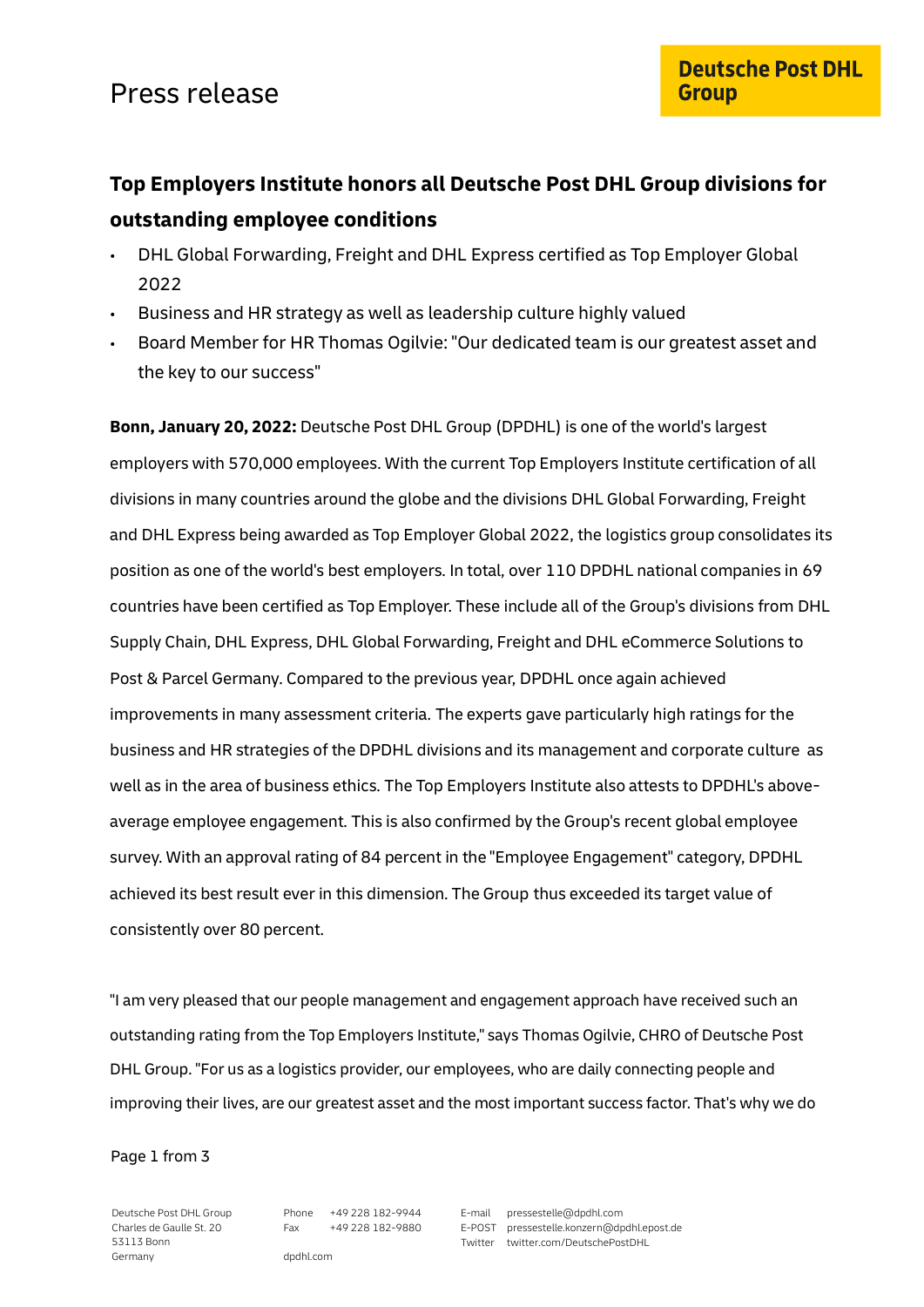## Press release

everything we can to be a fair and attractive employer of choice." Ogilvie added that he was particularly proud of the work done during the pandemic: "To ensure excellent service quality in times of rising shipment volumes, we have created around 20,000 additional jobs. But we couldn't have managed the tasks without the huge commitment of all our employees."

The globally operating Group employs people in more than 1,000 professions, from parcel delivery staff to aircraft mechanics, network planners or financial experts. Equal opportunities, further training and lifelong learning are central elements of the DPDHL human resources strategy. An integral part of employee development is the internal training initiative "Certified", under which all employees are qualified by managers through inspirational training courses to become "certified specialists" in their respective areas of responsibility. Since 2018, the company has also been rolling out a Group-wide qualification program for the 35,000 team leaders worldwide to become "Certified Supervisors," in which leadership and management skills are taught as part of an 18-month learning journey. The Top Employer certifications confirm that the personnel and economic effort is highly valued in the competition for the best candidates and for the long-term retention of employees. DPDHL has been externally certified by the Top Employers Institute since 2011.

The Top Employers Institute, based in Amsterdam, was founded 30 years ago and enables companies to gain a neutral view of working conditions by means of a certification program and to derive improvements from this. Companies are evaluated in 20 categories, ranging from attracting and promoting talent to leadership behavior and the company's performance in the area of sustainability to dealing with employees who leave the company. The surveys allow DPDHL to compare individual national companies within the Group on the one hand and to compare its own performance as an employer with that of other companies on the other.

**– End –**